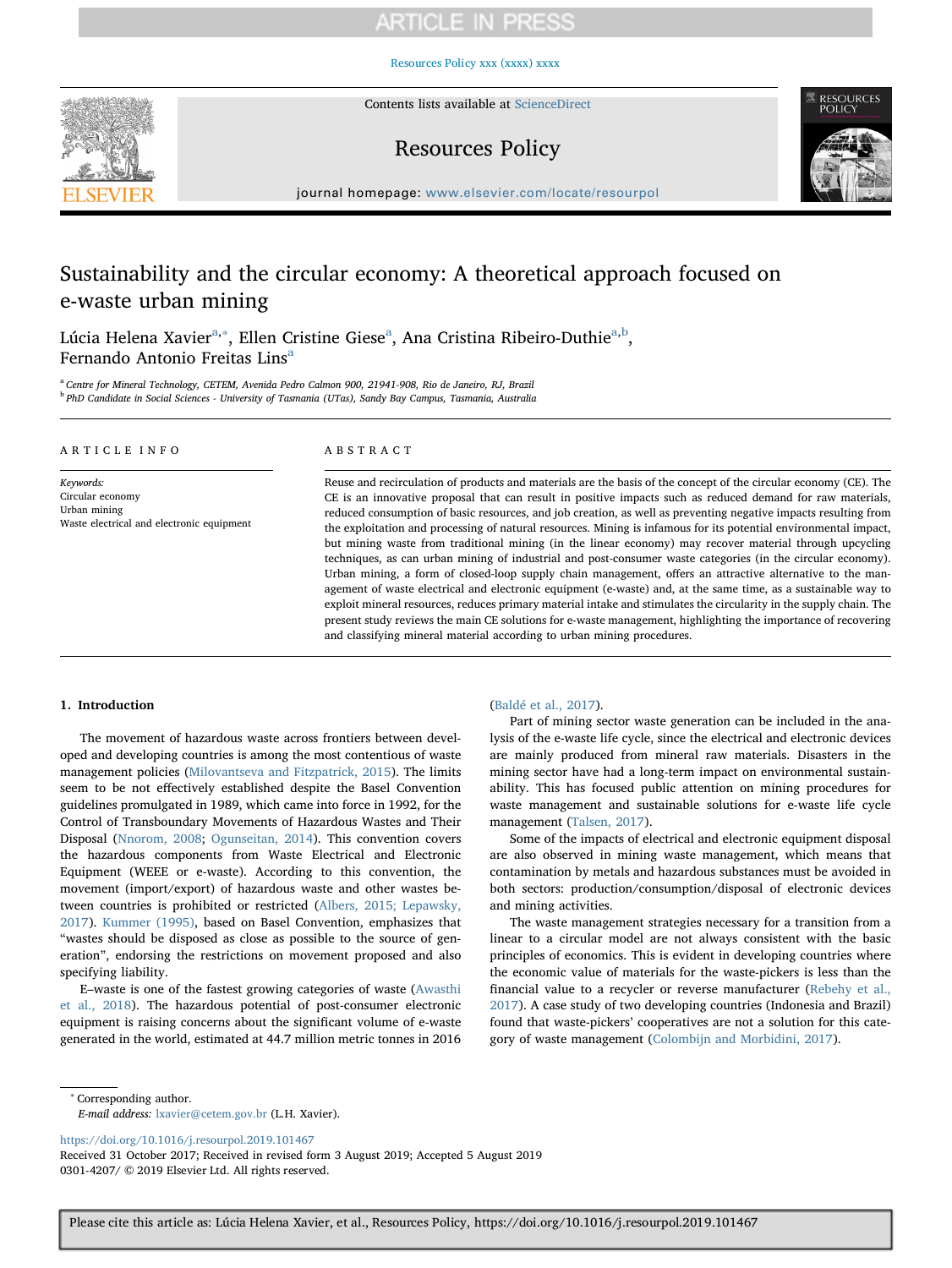Some authors propose an analogy between the organization of cooperatives for waste management by waste pickers and the formation of cooperatives by artisanal gold miners ([Lee, 2005](#page-7-8); [De Theije and Bal,](#page-7-9) [2010\)](#page-7-9). They suggest waste pickers and goldminers, "have embraced the general principle that people who willingly forfeit protective bonds can reach new levels of freedom" ([Lee, 2005](#page-7-8)).

There are huge differences in e-waste management approaches in developing countries. A classic case of a developing country's effort to manage the huge volume of e-waste that comes from developed countries was presented by [Ongondo et al. \(2011\)](#page-7-10). [Sothun \(2012\)](#page-8-2) makes an important contribution analyzing e-waste import and management procedures in Cambodia with the support of the Secretariat of the Basel Convention (SBC). Although Cambodia has no specific regulation for ewaste management, the Ministry of Environment developed, together with Korea's Ministry of Environment, a guideline for Cambodian ewaste management with seven principles, as follows:

- Reuse e-waste as far as possible prior to disposal;
- Reduce e-waste from its sources, e.g. householders, retailers, repairing and dismantling units;
- Repair electronic and electric equipment for reusing rather than keeping it or disposing of it;
- Recycle e-waste prior to disposal: "Waste is Money";
- Manage e-waste throughout its life cycle, e.g. generating process, storage, transportation, treatment and disposal based on environmentally sound principles;
- Identify, establish and operate a safe dumpsite for hazardous waste, including e-waste from selected urban areas;
- Comply with national and international laws, regulations, conventions, and protocols.

The Basel Convention addresses the poverty and vulnerability of developing countries related to waste management, related to the value and efficiency, though not always fair, flows of post-consumer e-waste products and materials. The post-consumer and disposal phases may bring cumulative environmental and social impacts.

Waste management methods have been discussed for more than four decades and in recent years a new paradigm has been proposed: the transition from a linear to a circular model ([Wang, 2005](#page-8-3); [Ellen](#page-7-11) [MacArthur Foundation, 2013;](#page-7-11) [Cobo et al., 2017; Davis and Hall, 2017](#page-7-12)). Although it is relatively easy to understand the importance of this transition, it is challenging to implement it in countries with different economic and technological status. According to the [Ellen MacArthur](#page-7-11) [Foundation \(2013\),](#page-7-11) the Circular Economy (CE) is defined as an industrial system that aims to avoid waste through design of optimized cycles of products, components and materials by keeping them at their highest utility and value. In other words, it is desirable to maintain products in use as long as possible, to incentivize repair, refurbishing and reuse techniques, and promote the use of secondary raw material, creating new growth and job opportunities.

Some specific approaches, such as reverse logistic and urban mining, are part of the Circular Economy and may contribute to reducing environmental impact. Wider analysis of the entire life cycle is needed, to promote reinsertion of co- and by-products, as well as secondary raw materials, in a closed-loop supply chain, instead of the classical linear produce-consume-disposal model.

In a recent report for the United Nations University, [Baldé et al.](#page-7-13) [\(2015\)](#page-7-13) stated that e-waste recycling worldwide has been "limited due to lack of incentives from legal frameworks, awareness of pollution control during recycling as well as the lack of training opportunities for certification". The importance of circularity in the e-waste sector is reinforced by the abundant workforce, advanced solid waste regulation, and access to knowledge about the reuse of waste, [\(Baldé et al., 2017](#page-7-6)).

This article analyses some aspects of the mining sector and recycling segment to reflect on potential changes to the CE concept, and how to improve sustainability of those practices and increase the chance of mutual feedback.

This paper is divided into four sections. This opening section introduces the state of the art and theoretical background of the sustainability and CE concepts, together with their development over time. In the second section the methodological approach is presented and in the third section the results are presented. The fourth section provides discussion and conclusions.

## 2. Conceptual background

Mining is a basic industry that provides raw materials for the manufacturing industry to produce essential goods. All society benefits from the results of this activity. Over the centuries, mining activity has evolved into businesses that today seek to conform to international sustainability guidelines. We propose a historical approach to the main concepts related to sustainability in mining and urban mining. In this article, the term "urban mining" is applied exclusively to the recovery of secondary raw material from waste under the 3Rs concept, which means to reduce, reuse and recycle. The main premise is that valuable materials may be recovered from waste in a way that is analogous mining, to produce high value and sustainable secondary raw material, so that industrial products can be supplied cheaper. In other words, the e-waste management can result in profitable urban mining.

# 2.1. Early concepts

The carrying capacity is the most popular ecological concept linked to sustainability and conveys a sense of precision that the sustainability concept lacks [\(Sayre, 2008](#page-8-4)). [Odum \(1953\)](#page-7-14) was one of the ecologists who first proposed and discussed carrying capacity, which he described as saturation level of the resources and environmental conditions related to public welfare.

[Hardin \(1968\)](#page-7-15) summarized the ecological carrying capacity concept as, "A finite world can support only a finite population …" This is a rich sentence that introduces the understanding of finiteness and also provides tools to rethink the exploitation of natural resources. Industrial ecology ([Erkman, 1997\)](#page-7-16) was proposed in the 1970s, to show the potential symbiosis between the productive processes and the ecosystem of cities, through the pioneering reuse of waste in the form of raw material. Industrial metabolism ([Ayres, 1989](#page-7-17)) proposes a similar approach inside industrial ecosystems. Some authors argue for a potential interaction between industrial metabolism and CE and propose some case studies related to metal recovery ([Octave and Thomas, 2009](#page-7-18); [Han](#page-7-19) [et al., 2016](#page-7-19); [Gómez et al., 2017\)](#page-7-20).

In the early 1980s, the British Standards Institute, especially in BS 7750, proposed the basis for environmental management from an organizational point of view. This may be regarded as a basis for sustainability presented in the report, Limits to Growth, published in 1972 by the Club of Rome. The Brundtland [Report \(1987\)](#page-8-5) also reinforced the sustainability movement and the concept of sustainable development ([Strong, 1992](#page-8-6)).

As [Stahel \(2017\)](#page-8-7) pointed out, the Club of Rome considered the transition to this model as a way to reduce greenhouse gas emissions by 70% and to grow demand for labor force by 4%. We believe the CE may facilitate the achievement of United Nations' Sustainable Development Goals (SDG), potentially bringing more pragmatism to actions, as it includes businesses as relevant players. The current production and consumption models, as well as business models, need to be completely rethought, to align with the changes that the CE model embodies.

With the emergence of technological and strategic tools in reverse logistics, urban mining can provide the best solution for e-waste management. [Cossu and Williams \(2015\)](#page-7-21) argue that e-waste is the backbone of urban mining, that can recover secondary raw material that is of critical industrial interest.

Previous approaches of Closing the Loop, or, earlier, of Cradle to Cradle, were conceived in the early 1980s to combine biological and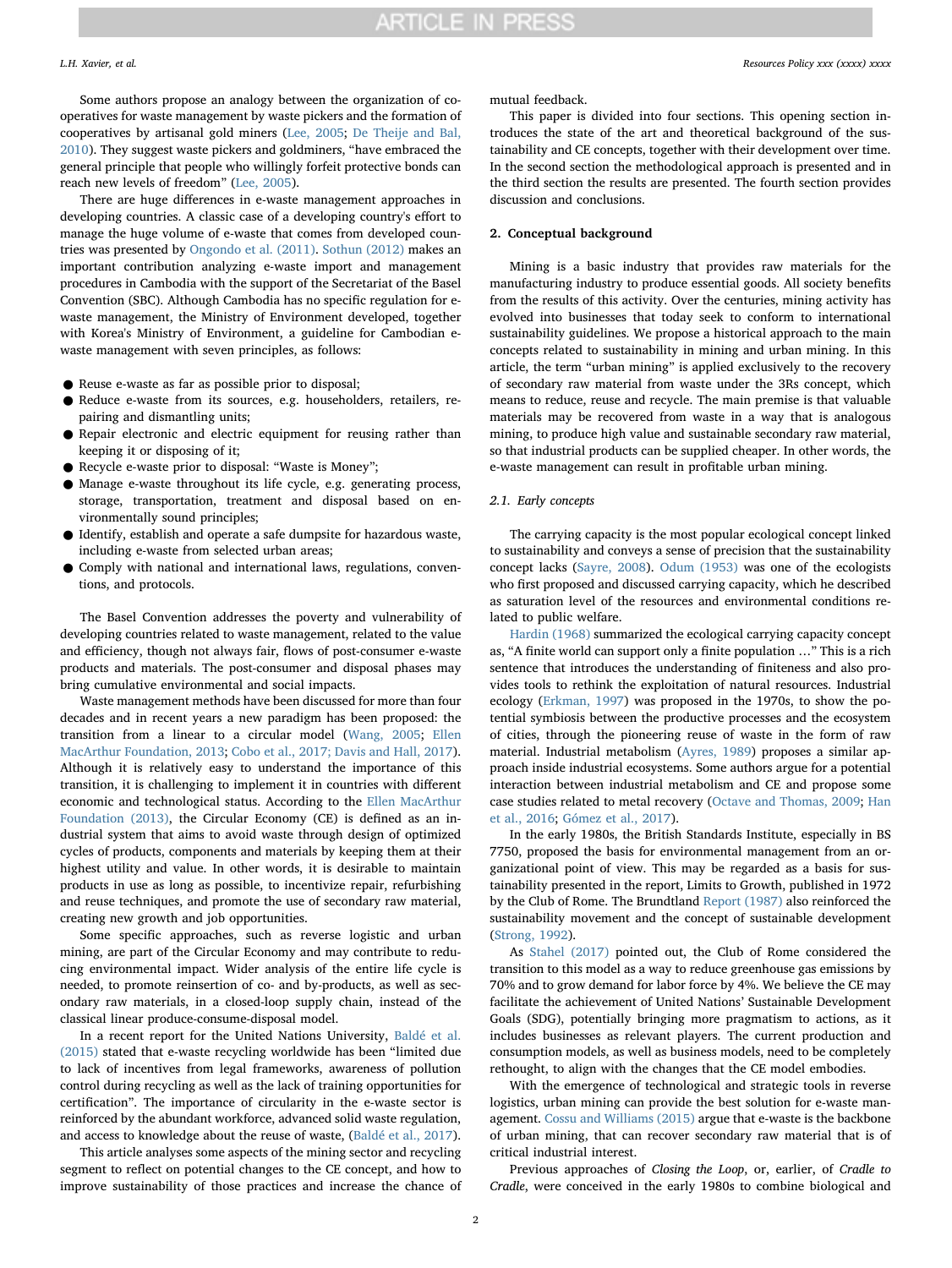technical cycles ([McDonough and Braungart, 2013](#page-7-22)), as proposed by the 3Rs concept. While Cradle to Cradle is related to a circular approach, the Cradle to Grave approach is related to a linear conception of the product life cycle. [McDonough and Braungart \(2013\)](#page-7-22) noted that there was a "downcycling" (i.e., lowering value) of some products and material instead of "upcycling" (i.e., increasing value) during recycling processes. In addition, they remarked that closing the loop is not a positive event when the reprocessed material or product is toxic, for example.

# 2.2. Sustainable mining

Many experts have suggested that mining is an inherently unsustainable activity, since it is based on the exploitation of non-renewable resources [\(Lins and Horwitz, 2007\)](#page-7-23). However, some initiatives may reduce or mitigate the impact. As there are potential impacts on the environment, health, communities and economies of neighboring areas where mining takes place, society requires sound sustainable development actions. However, improving sustainability in the resources industry can be a challenge, especially to address the three dimensions of the sustainability concept: environmental, social and economic aspects. The concept of sustainability implies the use of resources without compromising their potential use for future generations, and as mineral resources are finite, some authors consider that there is no place for sustainability in the mining industry. [Mudd \(2010\)](#page-7-24) clarifies this argument: since, "mineral resources are widely interpreted to be finite or non-renewable; to consider sustainability in mining would constitute a paradox.

Other authors believe that the net of benefits of extractive resources industry can be balanced [\(Villas-Bôas and Beinho](#page-8-8)ff, 2002; [Jenkins and](#page-7-25) [Yakovleva, 2006;](#page-7-25) [Shields and Solar, 2007\)](#page-8-9). [Machado et al. \(2011\)](#page-7-26) emphasized the importance of sustainable mining through a legal framework and administrative procedures for environmental protection of mining sites.

[Mudd \(2010\)](#page-7-24) also argues for considering the benefits of the mining industry as a whole and not only one segment of the sector: "It is the sum of all individual mines over time and space and their respective resources, impacts and benefits, which should be considered in ascribing sustainability to mining". Sustainable mining needs to be addressed not only to obtain social license to operate – given the relevance of the issue for investors and consumers – but for economic growth ([Ellen MacArthur Foundation, 2013\)](#page-7-11), and economically sustainable development ([Robeyns, 2005](#page-8-10); [Ayres, 2008;](#page-7-27) [UNDP, 2015](#page-8-11)).

In general, sustainable mining seeks to combine social responsibility and environmental preservation with the financial objectives of mining operations, as has been attempted in countries with a tradition of mining such as Australia, Canada and US (Solomon [et al., 2008\)](#page-8-12). More recently, developing countries have also invested in better and sustainable mining practices, such as China [\(Zeng et al., 2016\)](#page-8-13); Burkina Faso ([Ouoba, 2017\)](#page-7-28); Ghana [\(Essah and Andrews, 2016\)](#page-7-29); Greenland ([Tiainen, 2016](#page-8-14)); Poland [\(Pactwa and Wo](#page-8-15)źniak, 2017); and Brazil ([Carmo et al., 2017](#page-7-30); [Aires et al., 2018\)](#page-7-31).

[Brown et al. \(2007\)](#page-7-32) highlight the 1992 UN Environment Conference in Rio as a turning point in the discussions of shared responsibilities among governments, non-governmental organizations, global corporations and society. Environmental, social and economic impacts – the triple bottom line of sustainability – frame discussions about private corporations having an active role, not as part of the environmental problem but as part of the solution. The CE model makes it feasible to include businesses as part of the solution. The following section analyses products and materials from e-waste according to CE requirements in different countries.

### 2.3. To infinity and beyond

Investments for a transition towards a CE have been made by the European Union, the US, Australia and China. Sweden had a pioneer

initiative to reduce by 50% the tax on repaired products, as well as removing taxes on workers employed in repairing services ([Stahel,](#page-8-7) [2017\)](#page-8-7). In Australia the project, Wealth from Waste, was created among its main universities and the CSIRO to optimize the reuse of waste and also mapping urban mining using Proxy and GIS tools ([CSIRO, 2015](#page-7-33)). Initial studies recognize the importance of metal reuse and recycling, but some authors remark the need to find technical solutions, as well as appropriate policies, to make mineral reuse feasible and suggested the need to solve the overlap of the life cycle of minerals in different industrial sectors to avoid the over-taxation in a CE ([Golev et al., 2016](#page-7-34)).

The European Union has discussed the possibility of providing economic incentives for production including the principles of CE, and to reduce the price of products in proportion to the length of their life cycle.

Companies in the US have developed robots to extract materials from cell phones, with the capacity to recover minerals such as aluminum, copper, gold, platinum group metals, silver, tin, rare earth elements, cobalt, tungsten, and tantalum. Those metals can be reused in new gadgets and the pilot plant – developed in 2016 with the capacity to process 24 million gadgets per year – is approved [\(CEC, 2017\)](#page-7-35).

Given some of the outcomes listed above, it can be seen that, the focus on CE is on more tangible results for the environment, businesses and communities. In the traditional linear approach, economic growth was indicated by only the increase of gross domestic product (GDP), and is interpreted as an absolute sign of well-being and quality of life, assuming a direct correlation between access to consumer goods and quality of life ([Mishan, 1967](#page-7-36); Robeyns, 2003). However, some schools of economics have questioned this mainstream assumption that growth indicated by GDP assures quality of life [\(Boulding, 1966;](#page-7-37) [Atkinson,](#page-7-38) [1970\)](#page-7-38).

Moreover, the linear model does not take into account the costs and impacts on the environment and to public health because of the way it treats goods and resources as disposable and inexhaustible. In this model, the costs of natural resources are not taken into account ([Hardin,](#page-7-15) 1968; [Ayres, 2008\)](#page-7-27). As [Mudd \(2010\)](#page-7-24) highlighted, sustainability in the mining sector can be interpreted as an oxymoron as "mineral resources are widely known to be finite". In fact, the mining industry was conceived in the paradigm of the linear model – in contrast with the CE - so there are some obstacles to achieving sound sustainability approaches in the sector, although the International Council on Mining and Metals claims it to be possible in regard to the SDGs ([ICMM, 2014](#page-7-39)).

While sustainability initiatives have been progressively introduced and put on the agenda of enterprises and organizations, the CE model has the potential to bring about a long list of amendments, corrections, changes, and new developments that may significantly improve sustainability outcomes, and that can benefit the planet.

While the traditional linear model does not consider that natural resources are finite, and the sustainability approach is required to address its impacts, the circular model tries to integrate the finiteness of resources into the model and proposes the reintroduction of materials from secondary sources in a regenerative system [\(Braungart and Lovins,](#page-7-40) [2014\)](#page-7-40). The value of products, materials and resources should remain in the economy for as long as possible, since they should be designed to return to the production cycle or to the services system, even if in other loops.

The scarcity of natural resources may compromise some technological and sustainable products through lack of supply or the rising price of critical raw materials such as rare earth or valuable metals [\(Pavel](#page-8-16) [et al., 2017](#page-8-16)). It is possible to reduce the demand for resources by efficiency improvements, design for environment and substitution strategies for material. The concept of the circular economy provides more direct solutions to address ecological footprints. According to the Ellen MacArthur Foundation, the adoption of a "more restorative approach" would save "more than USD 600 billion p.a. by 2025, net of material costs incurred during reverse-cycle activities" ([Ellen MacArthur](#page-7-11)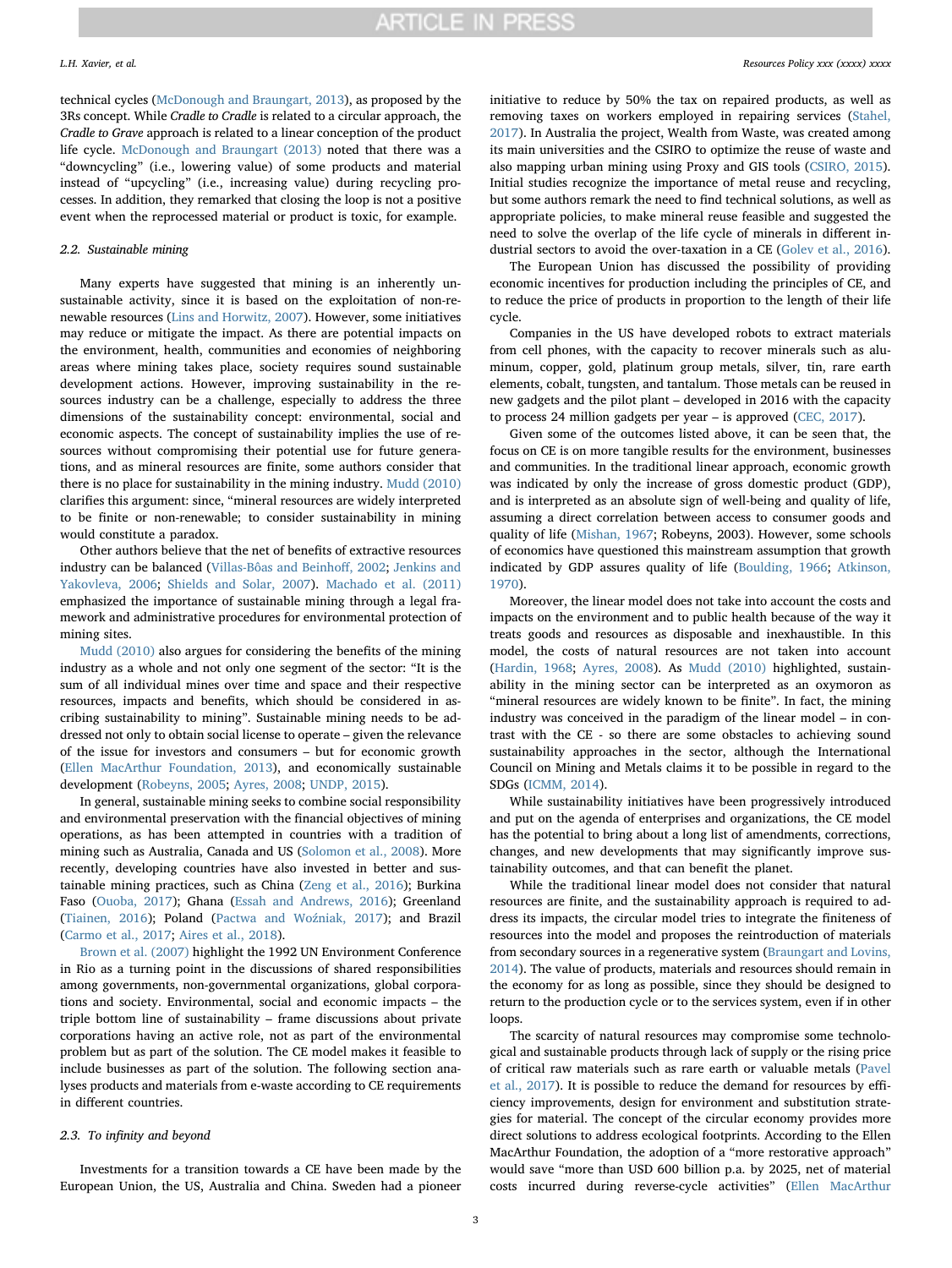### [Foundation, 2013\)](#page-7-11).

According to [Luthra et al. \(2015\),](#page-7-41) in their remarkable contribution to Green Supply Chain Management (GSCM), the scarcity of natural resources has been identified as the main Critical Success Factor (CSF) to guarantee business sustainability.

The circular model is thus "an industrial system that is restorative or regenerative by intention and design" ([Ellen MacArthur Foundation,](#page-7-11) [2013\)](#page-7-11), which aims to reduce the need for primary resource extraction and it targets zero waste generation ([WRAP, 2016\)](#page-7-42). In fact, waste is considered in the CE model as "a failure of design" ([Ellen MacArthur](#page-7-11) [Foundation, 2013\)](#page-7-11). According to the Ellen MacArthur Foundation, more thought should be given to a "restorative use of non-renewable resources" ([Ellen MacArthur Foundation, 2013\)](#page-7-11), as businesses could invest on "an industrial model that decouples revenues from material input" ([Ellen MacArthur Foundation, 2013\)](#page-7-11), as is envisaged in the CE model. As a result of this view, the acquisition of a new product is not seen in the CE paradigm as the good option. It is implicit that a transition towards a CE model will require changes in organizational culture, leading to changes in the production processes in general, mining included, as well as consumer behavior and marketing practices, to reduce the impact of obsolescence.

The CE is based on a "make-and-remake /use-and-reuse" model ([Ellen MacArthur Foundation, 2013\)](#page-7-11) where resources and products in the production system run in more efficient and innovative ways, as highlighted by the European Commission in the European Union Action Plan for the Economic and Social Committee (COM, 2015). This model does not rule out profit but seeks to find economic outlets for the "longterm effect of having not considered the finiteness of natural resources at the starting point of the industrialization process, whose costs need to be addressed for the planet sustainability" [\(Ribeiro-Duthie and Lins,](#page-8-17) [2017\)](#page-8-17).

Although reprocessing residual waste could be interpreted as a sort of reuse of resources, for some authors the waste reprocessing undertaken in the mining industry cannot be considered a CE initiative, even if it is in line with sustainability in the industry. According to [Lèbre](#page-7-43) [et al. \(2017\),](#page-7-43) "reprocessing mine waste in order to recover further minerals is classified as primary extraction rather than a case of metal recycling". However, if reprocessing mineral waste is not recycling, such processes still make it feasible to re-use minerals. How the classic mining industry can integrate CE principles is still a road untraveled. In the case of urban mining, CE model seems to motivate and reinforce the activity.

The use of the CE terminology is incipient in the mining sector. Some mining or industry-related experiments or organizations, both internationally and nationally, may be in tune with the CE paradigm. In this context, in 2018 was created the Technical Committee from the International Organization for Standardization ISO TC 323 on Circular Economy, secretariat by the Association Française de Normalisation (AFNOR) and with 68 countries taking part in the scope of the establishment of requirements for circular economy projects.

# 2.4. Mining and urban mining

The application of the principles of sustainable development to the mining sector has been extensively discussed ([Lins and Horwitz, 2007](#page-7-23); [Gomes et al., 2014;](#page-7-44) [Giurco et al., 2014;](#page-7-45) [Vintró et al., 2014](#page-8-18); [Zvarivadza,](#page-8-19) [2018\)](#page-8-19). Mining is one of the oldest and most traditional economic activities, responsible for providing raw material for different supply chains.

China is responsible for around 90% of the world's supply of rare earth elements (REE), and these elements are critical for the countries that use them in different applications, for example: permanent magnets (20%), polishing (15%), fluid-cracking catalysts (13%), other metallurgy (10%), batteries (8%), glass (7%), phosphors (7%), autocatalysts (6%), ceramics (5%), and other (8%) [\(García et al., 2017](#page-7-46)).The natural reserves of REE are concentrated inafew countries: China,

Brazil, Canada, US, Russia and Congo [\(Massari and Ruberti, 2013](#page-7-47); [Paulick and Machacek, 2017](#page-8-20)).

Brazil has the fourth largest mining sector in the world. The country is internationally considered a global player for its exports of niobium (1st), iron ore (3rd), manganese (5th), tantalum (2nd), graphite (3rd), bauxite (3rd) and large stones (4th). However, Brazil is an import-dependent country for metallurgical coal, sulfur, potassium, phosphate rock and rare earths [\(KPMG, 2015;](#page-7-48) [IBRAM, 2017\)](#page-7-49). Materials are classified into strategic or critical according to the trade-off between availability and lack of these materials. In the case mentioned above, for example, niobium is strategic for Brazil, but it is critical for those countries that do not have their own ore.

Despite the different motivations, environmental regulations are the basis for the sustainable management of natural resources and consolidation of the CE by promoting the closed loop of products and material. The main goal is to coordinate economic, social and environmental targets in order to attain mutual benefits. As the demand for high tech products increases and the strategic or critical raw materials become scarce, the e-waste emerges as an important supply of secondary resources [\(Tansel, 2017;](#page-8-0) [Marra et al., 2018](#page-7-50)). In 2016 it was estimated that Latin American countries generated 4.2 Mt of electronic waste. Brazil is the second major e-waste generator among American countries, with 1.5 Mt tons per year, behind United States (6.3 Mt) and followed by México (1Mt) and Argentina (0.4Mt) ([Baldé et al., 2017](#page-7-6)). This strategic position of Brazil in the volume of e-waste generation in Latin America has been exacerbated by the economic growth experienced by the country in the last decade, as well as by the strong legal framework related to e-waste management. Impact mitigation resulting from e-waste urban mining can also be interpreted as an economic solution for social and environmental issues.

The transition from a linear to a circular economy model demands the integration of different areas of knowledge. This flux can be exemplified through the comparison between the traditional mining processes and the new urban mining possibilities. In this conceptual background, inspired by the current scenario of e-waste management, we presented the original concepts that led to the consolidation of the circular economy concept, presented some challenges for a sustainable mining, and introduced some innovative processes for material recovering as secondary raw material.

#### 3. Methodology

This section is structured as follows. After a literature review on the concepts of sustainable mining, e-waste urban mining and CE, to produce the conceptual framework, we present the specifics of e-waste urban mining, highlighting the linear and circular economy trade-off, and classify the secondary raw materials according to the criteria for economic, environmental and social aspects.

#### 3.1. Conceptual framework

This is a theoretical study of sustainability and CE, and of the related set of concepts, their interactions, and the contribution of e-waste urban mining. The methodology consists of reviewing literature and regulations on CE and sustainability in different countries and identifying the importance of recovering critical and strategic materials from post-consumer electrical and electronic devices.

The bibliographical research analyses traditional mining (linear economy) to urban mining (circular economy) and CE concept, to provide elements of the conceptual framework, linking the key-concepts.

### 3.2. Secondary raw-material classification

Since the traditional mining has well defined phases, it was necessary to identify the urban mining stages. There are not specific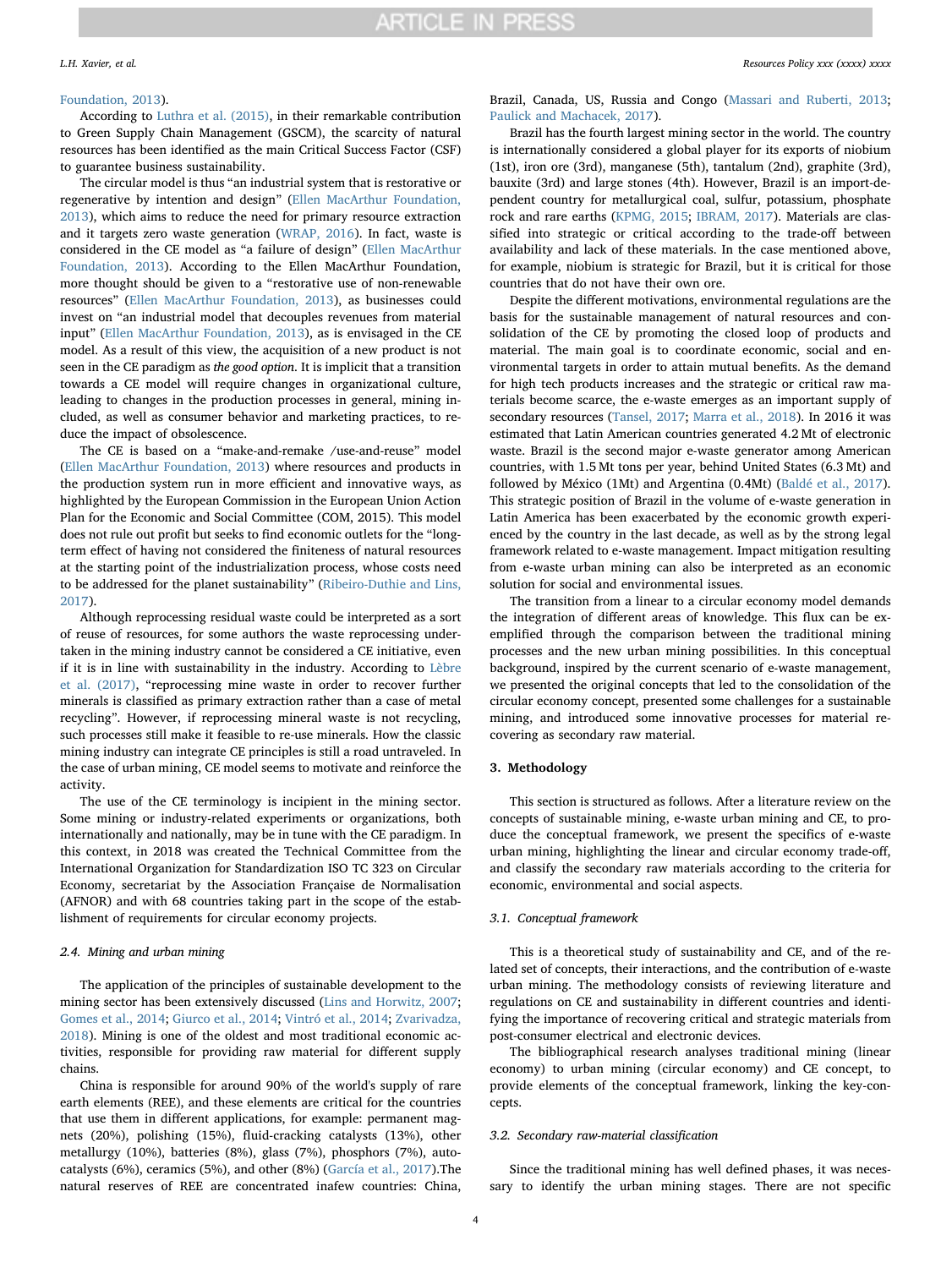definitions in the literature in this specific area, but some details are provided according to the category of input material in the traditional supply chain and this base was considered as start point in this classification. The secondary raw materials resulting from e-waste urban mining are classified according to economic and environmental characteristics. The evolution of CE and related practices in different countries was highlighted as the basis of the discussion.

The material classification took into account the specificities of the secondary raw material from different technological processes. The definition of each class was made by focusing in the circularity potential of those materials in the electronic equipment supply-chain.

## 4. Results and discussion

One straightforward piece of information obtained from the theoretical approach is the set of concepts that support sustainability and the CE approach. The coverage of e-waste highlighted the importance of urban mining and the importance of biotechnology for material recovery from e-waste. The results are presented according to the main topics covered in the theoretical approach.

# 4.1. Conceptual framework

The literature review revealed that the CE concept is not a disruptive innovation, but a set of concepts integrated so as to promote waste prevention, 3Rs incentives and sustainability practices. The CE concept has a strong legacy gathered from classical concepts such as carrying capacity, industrial ecology and industrial metabolism. But it also has important contributions from the environmental management regulations started in the 1980s. The following analysis is based on the chronological ordinance of these classic definitions ([Fig. 1](#page-4-0)).

The chronological analysis depicted in [Fig. 1](#page-4-0) presents the main concepts of sustainability and the CE. All the concepts emerge from the concept of carrying capacity proposed by [Odum \(1953\)](#page-7-14). This concept identifies a limit to the provision capability that is the main pillar of resource management. How to manage the available resources according to the present and future demand is still the main focus in sustainability and also in new concepts such as Extended Producer Responsibility (EPR) and the Integrated Policy Product (IPP). The IPP was introduced by the European Community regulation as a strategy to promote the development the market of greener products; while the EPR, adopted by several countries, is the producer responsibility and commitment on collect and recycle the products on its behalf in order to reduce the respective impact along the life cycle.

<span id="page-4-0"></span>

In a nutshell, to promote a sustainable corporative image, the organizations are searching for reduce hazardous substances and recycle materials, while the consumers are been introduced to the reuse possibilities. Together, the 3Rs, reverse logistics and urban mining concepts are among the most important in the CE. Reduce, reuse and recycle are the main steps for reverse logistics and urban mining, both related to the CE concept.

The following evaluation focuses on e-waste management procedures in the most recent frontier of urban mining, regarding e-waste management as an opportunity to recover and upcycle materials as well as manage waste and energy efficiently.

## 4.2. E-waste urban mining

Open pit mines and piles of sterile material deposits are a reality of almost all mineral activities in mining. This aspect allied to failures in environmental restrictions and to costs to maintain tailings, contribute to the trend of disposing of open-pit mining waste on the surface and result in environmental impacts.

To minimize and solve these problems, it is important to promote the sustainable production of the sector with support for programs for the correct management of tailings and mine closure, as well as incentives to recycle and reuse products and reuse materials from mineral resources, in line with the concepts of the 3 Rs (reduce, reuse and recycle) from the development of the circular economy. A remarkable advantage of urban mining, i.e. mining from secondary sources, is that the proportion of valuable metals that can be recovered from e-waste is up to ten times greater than the amount extracted from primary mineral deposits (Szamał[ek and Galos, 2016\)](#page-8-21). To extract ore from a mine site, it is necessary to undertake a geological study and a survey before mining operations start. Even then, the exact amount of the metal of interest in the site cannot be known. Therefore, urban mining appears, at first sight, to be a better option. For example, the recovery of gold from ewaste may represent 250–350 g per ton of scrap, while conventional gold mine extraction will yield only 1–5 g per ton of ore ([Owens, 2013](#page-8-22)). High yields of precious metals and aid in reducing environmental impacts seem to be characteristics that the mineral sector needs to have social, political and economic support for important advances. This work goal contributes to paving the way for a more sustainable industry and to optimize the recovering and use of minerals and metals.

The European Union's Restriction of Hazardous Substances (RoHS) Directive was the first initiative to restrict the use of specific substances in electrical and electronic equipment, i.e. lead (Pb), mercury (Hg), cadmium (Cd), hexavalent chromium  $(Cr^{6+})$  and flame retardants. This established the parameters to guide the definition of toxic substances in e-waste.

The sustainable management of e-waste calls for the technologies of treatment of this waste to be based on innovation and sustainable practices. It is necessary to search for optimized and low-cost solutions for handling, extraction and recovery of metals of interest, both from the environmental liability that is already established, and new e-waste that will be generated in the coming years ([Hunt et al., 2013](#page-7-51)).

E-waste basically consists of polymers, metals and ceramics, but the complexity of separating these types of materials requires the use of a differentiated set of unitary operations. Experts agree that investment in the development of state-of-the-art technologies for the manufacture of electrical and electronic equipment should equal investment for the proper management of waste and the complete recovery of mineral goods ([Hunt et al., 2013;](#page-7-51) [Khaliq et al., 2014](#page-7-52)).

Each possibility analyzed can reduce demand for primary raw materials, since they result in substitution of the entire product, its components or materials. They encourage the reduction of new material exploitation and support the urban mining, reducing energy consumption, lowering emissions and reinforcing sustainability standards. Recycling is the last step in the chain as a product reaches the end of its Fig. 1. Chronological analysis of sustainability and the circular economy. life. Recycling involves more cost and technical complexity to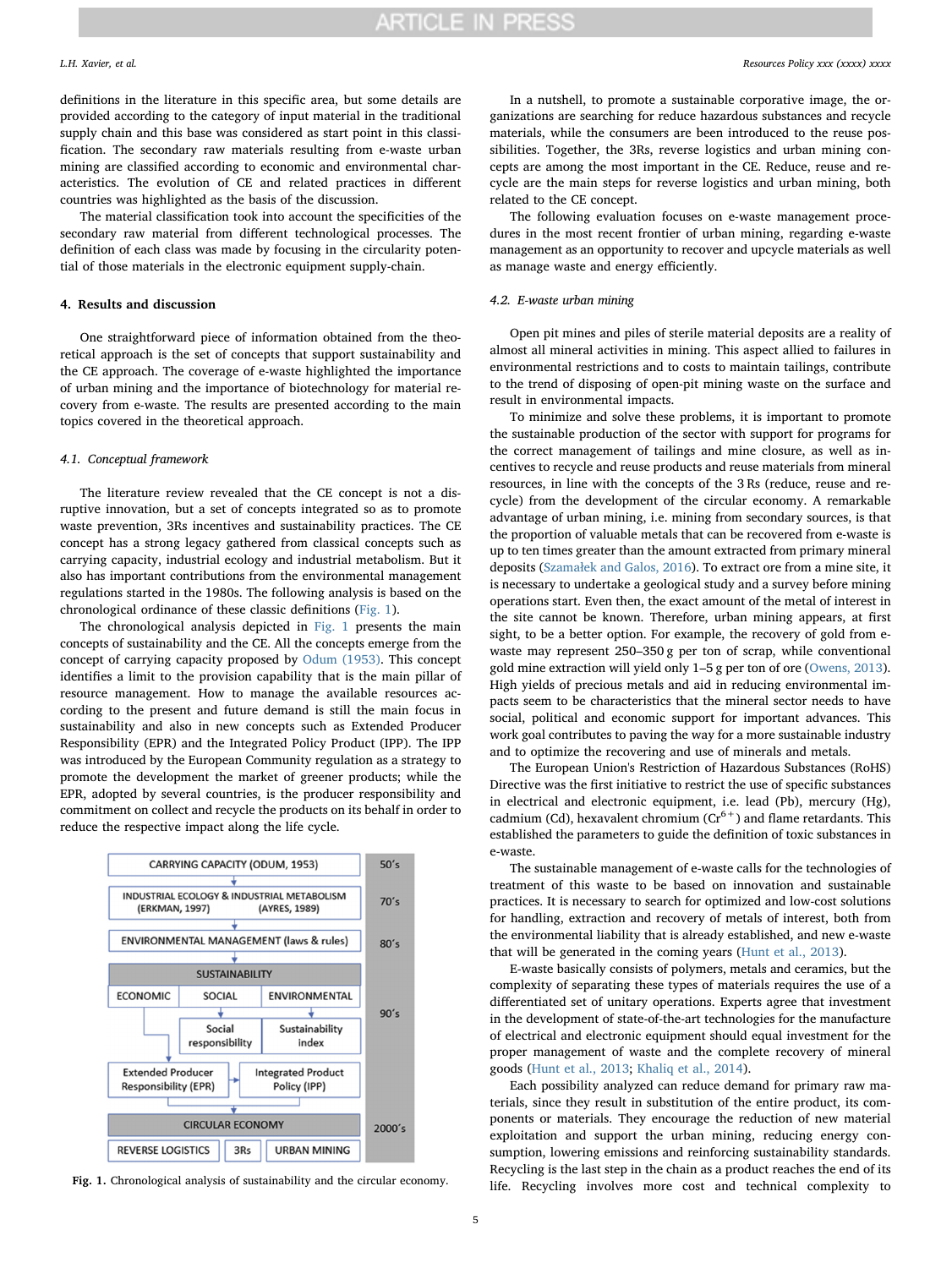reintroduce the material in a service or production loop. The ideal procedure is to design for reuse and repair. Implementing the CE principles involves integrating some steps to reach the stage where all industries design with the CE model in their initial project conception.

The extent to which raw mineral extraction can be reduced is still to be evaluated, and the tools for applying the model in the mining industry need to be improved.

Among the materials that make up e-waste, the metallic resources are those that add more value and receive more attention in the recycling process. The metals in the electronic waste can be found in their native metallic form or in alloys embedded in non-metallic parts. The metals present in e-waste are commonly divided into precious metals, base metals and toxic metals [\(Ogushi et al., 2013](#page-7-53)). According to Işı[ldara](#page-7-54) [et al. \(in press\),](#page-7-54) base, precious and REE are collectively termed as technology metals. This classification summarizes the technological potential inherent to the respective materials, as well as their economic potential.

Some metals have been characterized as critical, when their supply is much lower than increasing demand, including their rare geological occurrence. These minerals can be also considered strategic, as they do not have substitutes and often have been used for specific applications such as military equipment and hi-tech products ([Bakas et al., 2014](#page-7-55), [2016\)](#page-7-56). The mineral raw materials commonly found in e-waste are illustrated in [Fig. 2](#page-5-0).

Precious metals and strategic minerals may account for about 80% of the intrinsic value of the equipment, but they do not amount to 1% of the total equipment weight. Despite their low recovery levels from ewaste recycling, there are some metals and minerals which are essential for the development of hi-tech products. Recycling of these strategic elements could contribute to reducing dependency on a permanent supply of essential resources, boosting recycling companies, minimizing environmental contamination and solving e-waste management ([HYDROE-WASTE, 2014](#page-7-57)).

For example, antimony is currently produced from stibnite ore  $(Sb<sub>2</sub>S<sub>3</sub>)$  which is processed into antimony metal and antimony oxide  $(Sb<sub>2</sub>O<sub>3</sub>)$  and is applied as a flame retardant in plastics, coatings and electronics. This metal also has important applications in lead-acid batteries, as a catalyst for the production of PET plastic and in fluorescent lamps containing halophosphates. However, it is estimated that in about 10 years, or by 2050, antimony reserves will be scarce in the world. It will be the first mineral to have its production totally dependent on secondary sources, mainly from e-waste as batteries and passive fluorescent lamps containing halophosphates [\(Dupont and](#page-7-58)

### [Binnemans, 2016](#page-7-58)).

Another group of strategic minerals which has attracted attention to recovery through the recycling of e-waste are the rare earth elements, 17 elements consisting of the 15 lanthanides plus scandium and yttrium. Rare earth elements are also considered strategic minerals due an increasing demand for new technology-based and innovative products that could lead to a scarcity of these resources in future and a dependency on a very few supply countries [\(Binnemans et al., 2013](#page-7-59)).

# 4.3. Urban biomining: innovations in e-waste recycling

Limitations on recovering precious and strategic minerals from ewaste are related to conventional approaches, such as pyrometallurgical and hydrometallurgical techniques, which are rapid and efficient, but cause secondary pollution and are often economically unviable ([Prya and Hait, 2017\)](#page-8-23). Biohydrometallurgical processes are one of the most promising technologies in metallurgy due the possibility of treating low-grade resources, easier control of waste, and lower energy consumption [\(Chauhan and Upadhyay, 2015\)](#page-7-60).

Microbes have great potential for e-waste recycling, and integrated biohydrometallurgical processes have been developed for metal recovery mainly form waste printed circular boards (WPCBs) [\(Luda,](#page-7-61) [2011\)](#page-7-61), phosphor lamps and cracking catalysts ([Reed et al., 2016](#page-8-24)), waste liquid crystal display (WLCDs) (Higashi et al., 2011), computer gold finger motherboards ([Madrigal-Arias et al., 2015](#page-7-62)), waste electric cables ([Lambert et al., 2015\)](#page-7-63). Urban biomining comprises mainly three unit operations based on the use of microorganisms as illustrated in [Fig. 3](#page-6-0).

The interactions between microbes, their metabolites and e-waste could promote selective or non-selective recovery of precious metals and other strategic elements such as rare earths. This characteristic is inherent in biohydrometallurgy and favors the use of a combination of different unit operations to dissolve, extract and recover the separation of valuable elements [\(Machado et al., 2011;](#page-7-26) [Park et al., 2015\)](#page-8-25). Urban biomining can achieve closed-loop recycling of the waste with significant efficiency.

Bioleaching has been successfully applied to recover precious metals and copper from ores, and recently from e-waste. In this bioprocess, some bacteria are able to withstand extreme conditions of pH, contributing to metal extraction by oxidizing e-waste with ferric ions generated from ferrous ion oxidation. With this process, in about 5 days, copper can be totally biosolubilized from waste PCBs [\(Xiang et al.,](#page-8-26) [2010\)](#page-8-26).

In minerals containing gold, these bacteria can catalyze oxidation of

<span id="page-5-0"></span>

Fig. 2. Classification of mineral raw materials present in e-waste: <sup>a</sup>Precious metals, <sup>b</sup>Base metals and <sup>c</sup>Toxic metals.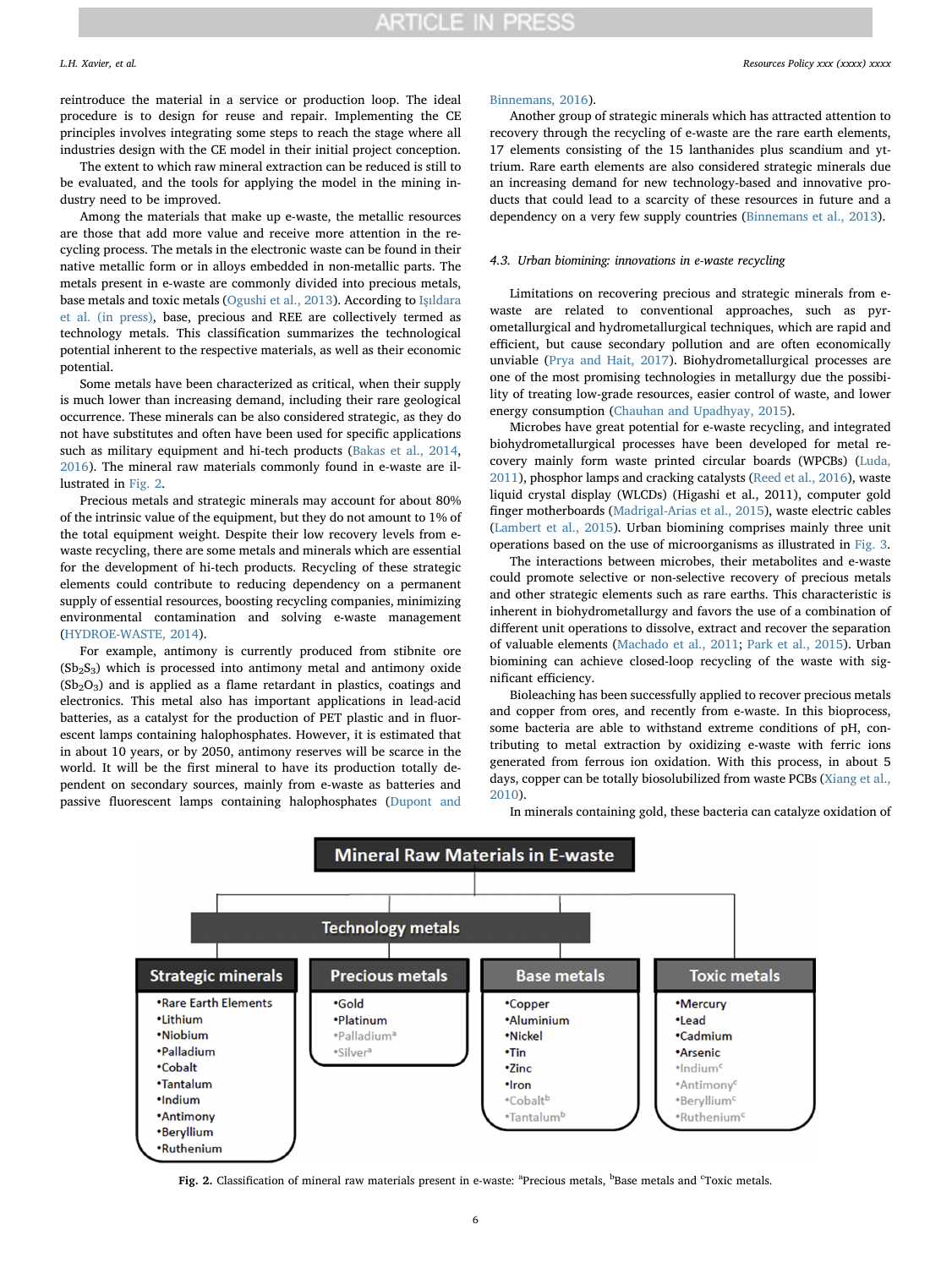<span id="page-6-0"></span>

Fig. 3. Biohydrometallurgical processes used in urban biomining.

sulfide matrices making gold accessible for dissolution during cyanidation. This process is called bio-oxidation and is commonly used as a pre-treatment step. In a specific case of an e-waste containing gold and copper, bio-oxidation can result in the removal of in excess of 80% of the copper, increasing the gold/copper ratio in the residual solid and improving gold recovery by a posterior bioleaching ([Pham and Ting,](#page-8-27) [2009\)](#page-8-27).

Biosorption involves the ability of biosorbents to bind metal ions present in the external environment at the cell surface or to transport them into the cell for various intracellular functions depending on the specific properties of the biomass (alive, or dead, or as a derived product). The passive physicochemical interaction occurs between the charged surface groups of microorganisms and ions in solution and often the biosorption process is integrated with the processes of acid leaching or pyrometallurgy to recover and concentrate precious metals and strategic minerals ([Luda, 2011](#page-7-61)).

Scientific efforts are made to develop hydrometallurgical techniques for the recovery of metal components from e-waste, especially by selective leaching ([Silvas et al., 2015\)](#page-8-28), selective precipitation [\(Provazi](#page-8-29) [et al., 2011](#page-8-29)) and liquid-liquid extraction [\(Provazi et al., 2012](#page-8-30)). However, as the particularity of these approaches may be not environmentally friendly, some research groups have developed biohydrometallurgical strategies for recycling metal values from e-waste ([Yamane et al., 2011,](#page-8-31) [2013](#page-8-32)). The development urban biomining techniques will be important to assist in the construction of an economic model of recovery of non-renewable values from secondary recycled resources, contributing to the insertion of CE concepts into e-waste management.

## 5. Discussion and conclusion

The urban mining of technological waste is an item on the political agenda of many countries. Since the Basel Convention proposed the prevention of waste import/export movements, many other initiatives were implemented in technical, economic and environmental approaches. Regulations that focus on the CE cover different dimensions according to the respective priority of each country. Sustainability in ewaste management can be achieved by promoting the 3Rs principle, while the closed-loop supply chain can contribute to CE efficiency. Carrying capacity can be regarded as the basis of the chronological analysis presented, from which derive important concepts such as industrial ecology, industrial metabolism and sustainability.

This paper proposes a theoretical approach to sustainability and the CE in e-waste management. From a robust literature review, the keyconcepts are analyzed, and a chronological framework of sustainability and the circular economy is proposed. Recovery, reuse, classification and recirculation of e-waste material are important aspects of sustainability and the CE and can be supported by biotechnology. The main techniques available to material recovering are presented in order to provide a connection between managerial and technical requirements. The importance of international e-waste management and trading in different countries and the critical raw materials procedures were presented as basis for discussion regarding sustainability on CE framework. Thus, we propose the technological routes to recovering secondary raw material as one of the most important solutions to achieve the sustainability of e-waste urban mining.

The theoretical approach allowed an analysis of privileged strategic conditions in different countries due to both ownership of critical or strategic raw material reserves, the volume of e-waste generated annually and the consolidation of regulatory instruments on urban mining of e-waste. Urban mining can be seen as a multifaceted solution to social (through employment generation), environmental (to mitigate the environmental impact of e-waste and even traditional mining) and economic issues (making financial gains through innovation).

The classification of secondary raw materials from e-waste urban mining into strategic minerals, precious metals, base metals and toxic metals seems to meet an international demand for reverse logistics solutions, which means CE business models and a strategy for e-waste management. In future research, economic and social criteria should be considered in order to provide another analysis of sustainability and the CE of e-waste management.

# Acknowledgments

We gratefully acknowledge the fellowship support of CNPq-CETEM and the reviewers for their important contributions.

### Appendix A. Supplementary data

Supplementary data to this article can be found online at [https://](https://doi.org/10.1016/j.resourpol.2019.101467)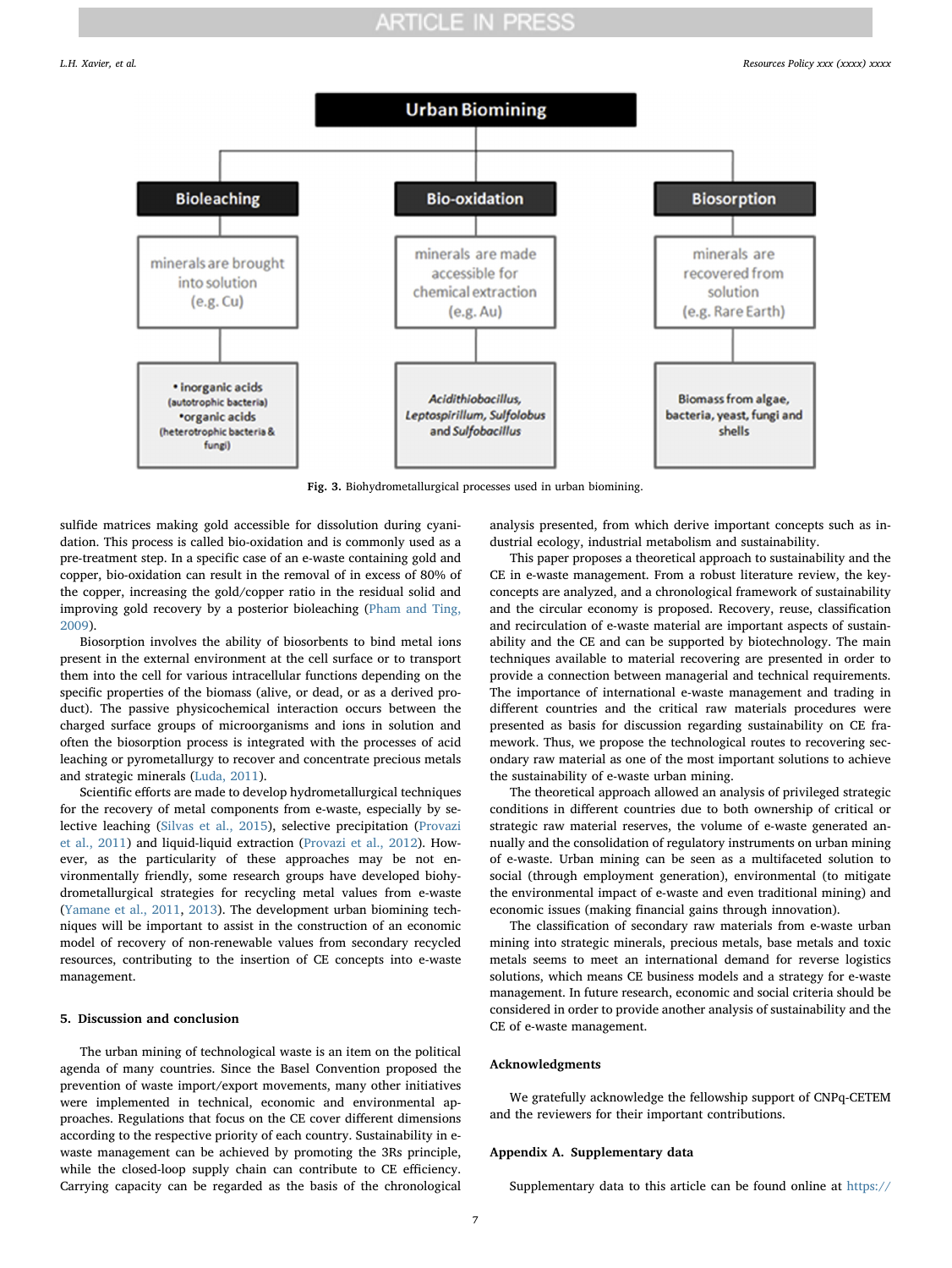# **ARTICLE IN PRESS**

#### L.H. Xavier, et al. *Resources Policy xxx (xxxx) xxxx*

#### [doi.org/10.1016/j.resourpol.2019.101467.](https://doi.org/10.1016/j.resourpol.2019.101467)

#### References

- <span id="page-7-42"></span>[WRAP - Waste & Resources Action Program, 2016. Waste and Resources Action Plan and](http://refhub.elsevier.com/S0301-4207(17)30543-3/sref1) [the Circular Economy](http://refhub.elsevier.com/S0301-4207(17)30543-3/sref1).
- <span id="page-7-31"></span>[Aires, U.R.V., Santos, B.S.M., Coelho, C.D., Silva, D.D., Calijuri, M.L., 2018. Land Use](http://refhub.elsevier.com/S0301-4207(17)30543-3/sref2) [Policy 70, 63](http://refhub.elsevier.com/S0301-4207(17)30543-3/sref2)–70.
- <span id="page-7-3"></span>[Albers, J., 2015. Responsibility and Liability in the Context of Transboundary Movements](http://refhub.elsevier.com/S0301-4207(17)30543-3/sref3) [of Hazardous Wastes by Sea. Existing Rules and the 1999 Liability Protocol to the](http://refhub.elsevier.com/S0301-4207(17)30543-3/sref3) Basel Convention, fi[rst ed. Springer, Berlin](http://refhub.elsevier.com/S0301-4207(17)30543-3/sref3).
- <span id="page-7-38"></span>[Atkinson, A.B., 1970. On the measurement of inequality. J. Econ. Theory 2, 244](http://refhub.elsevier.com/S0301-4207(17)30543-3/sref4)–263.
- <span id="page-7-5"></span>[Awasthi, A.K., Cucchiella, F., D'Adamo, I., Li, J., Rosa, P., Terzi, S., Wei, G., Zeng, X.,](http://refhub.elsevier.com/S0301-4207(17)30543-3/sref5) [2018. Modelling the correlations of e-waste quantity with economic increase. Sci.](http://refhub.elsevier.com/S0301-4207(17)30543-3/sref5) [Total Environ. 613](http://refhub.elsevier.com/S0301-4207(17)30543-3/sref5)–614, 46–53.
- <span id="page-7-17"></span>[Ayres, R., 1989. Industrial metabolism. In: Ausubel, J.H., Sladovich, H.E. \(Eds.\),](http://refhub.elsevier.com/S0301-4207(17)30543-3/sref6) [Technology and Environment. National Academy Press, Washington DC, pp. 23](http://refhub.elsevier.com/S0301-4207(17)30543-3/sref6)–49.
- <span id="page-7-55"></span><span id="page-7-27"></span>[Ayres, R., 2008. Sustainability Economics: where do we stand? Ecol. Econ. 281](http://refhub.elsevier.com/S0301-4207(17)30543-3/sref7)–310. Bakas, I., Fischer, C., Haselsteiner, S., McKinnon, D., Milios, L., Harding, A., Plepys, A.,
- Tojo, N., 2014. Present and Potential Future Recycling of Critical Metals in WEEE. Copenhagen Resource Institute. [https://www.cri.dk/sites/cri.dk/](https://www.cri.dk/sites/cri.dk/files/dokumenter/artikler/weee_recycling_paper_oct14.pdf)files/dokumenter/ [artikler/weee\\_recycling\\_paper\\_oct14.pdf,](https://www.cri.dk/sites/cri.dk/files/dokumenter/artikler/weee_recycling_paper_oct14.pdf) Accessed date: 5 October 2017.
- <span id="page-7-56"></span>[Bakas, I., Herczeg, M., Vea, E.B., Fråne, A., Youhanan, L., Baxter, J., 2016. Critical Metals](http://refhub.elsevier.com/S0301-4207(17)30543-3/sref9) [in Discarded Electronics Mapping Recycling Potentials from Selected Waste](http://refhub.elsevier.com/S0301-4207(17)30543-3/sref9) [Electronics in the Nordic Region. Norden, Denmark.](http://refhub.elsevier.com/S0301-4207(17)30543-3/sref9)
- <span id="page-7-13"></span>[Baldé, C.P., Wang, F., Kuehr, R., Huisman, J., 2015. The global e-waste monitor -](http://refhub.elsevier.com/S0301-4207(17)30543-3/sref10) Quantities, fl[ows and resources. United Nations University, IAS-SCYCLE, Bonn,](http://refhub.elsevier.com/S0301-4207(17)30543-3/sref10) [Germany](http://refhub.elsevier.com/S0301-4207(17)30543-3/sref10).
- <span id="page-7-6"></span>Baldé, C.P., Forti, V., Gray, V., Kuehr, R., Stegmann, P., 2017. The Global E-Waste Monitor. 201. . Available at: [ewastemonitor.info.](http://ewastemonitor.info) , Accessed date: June 2018. [Binnemans, K., Jones, P.T., Blanpain, B., VanGerven, T., Yang, Y., Walton, A., Buchert,](http://refhub.elsevier.com/S0301-4207(17)30543-3/sref12)
- <span id="page-7-59"></span><span id="page-7-37"></span>[M., 2013. Recycling of rare earths: a critical review. J. Clean. Prod. 51, 1](http://refhub.elsevier.com/S0301-4207(17)30543-3/sref12)–22. [Boulding, K.E., 1966. The economics of the coming spaceship earth. In: Garrett, B.M.D.](http://refhub.elsevier.com/S0301-4207(17)30543-3/sref13) [\(Ed.\), Environmental Quality in a Growing Economy. Essays from the 6th RFF Forum.](http://refhub.elsevier.com/S0301-4207(17)30543-3/sref13) [John Hopkins University Press, Baltimore](http://refhub.elsevier.com/S0301-4207(17)30543-3/sref13).
- <span id="page-7-40"></span>Braungart, M., Lovins, A., 2014. A New Dynamic: Effective Business in a Circular Economy. Ellen MacArthur Foundation Publishing. [https://www.](https://www.ellenmacarthurfoundation.org/publications/a-new-dynamic-2) [ellenmacarthurfoundation.org/publications/a-new-dynamic-2](https://www.ellenmacarthurfoundation.org/publications/a-new-dynamic-2).
- <span id="page-7-32"></span>[Brown, H., Sezjnwald, H., Jong, M., Lessidrenska, T., 2007. The rise of the global re](http://refhub.elsevier.com/S0301-4207(17)30543-3/sref15)[porting initiative \(GRI\) as a case of institutional entrepreneurship. In: Corporate](http://refhub.elsevier.com/S0301-4207(17)30543-3/sref15) [Social Responsibility Initiative, Working Paper No. 36. Cambridge, MA: John F.](http://refhub.elsevier.com/S0301-4207(17)30543-3/sref15) [Kennedy School of Government, Harvard.](http://refhub.elsevier.com/S0301-4207(17)30543-3/sref15)
- <span id="page-7-30"></span>[Carmo, F.F., Kamino, L.H.Y., Tobias Junior, R., Campos, I.C., Carmo, F.F., Silvino, G.,](http://refhub.elsevier.com/S0301-4207(17)30543-3/sref16) [Castro, K.J.S.X., Mauro, M.L., Rodrigues, N.U.A., Miranda, M.P.S., Pinto, C.E.F.,](http://refhub.elsevier.com/S0301-4207(17)30543-3/sref16) [2017. Fundão tailings dam failures: the environment tragedy of the largest techno](http://refhub.elsevier.com/S0301-4207(17)30543-3/sref16)[logical disaster of Brazilian miningin global context. Pers. Ecol. Cons](http://refhub.elsevier.com/S0301-4207(17)30543-3/sref16).
- <span id="page-7-35"></span>CEC, 2017. Circular economy Club. Circular economy knowledge club. [https://www.](https://www.circulareconomyclub.com/circular-economy-knowledge-hub/) [circulareconomyclub.com/circular-economy-knowledge-hub/](https://www.circulareconomyclub.com/circular-economy-knowledge-hub/), Accessed date: 9 October 2017.
- <span id="page-7-60"></span>[Chauhan, R., Upadhyay, K., 2015. Removal of heavy metal from E-Waste: a review. Int. J.](http://refhub.elsevier.com/S0301-4207(17)30543-3/sref19) [Chem. Stud. 3, 15](http://refhub.elsevier.com/S0301-4207(17)30543-3/sref19)–21.
- <span id="page-7-12"></span>Cobo, S., Dominguez-Ramos, A., Irabien, A., 2017. From linear to circular integrated waste management systems: a review of methodological approaches. Resour. Conserv. Recycl. <https://doi.org/10.1016/j.resconrec.2017.08.003>.
- <span id="page-7-7"></span>[Colombijn, F., Morbidini, M., 2017. Pros and cons of the formation of waste-pickers](http://refhub.elsevier.com/S0301-4207(17)30543-3/sref23)' [cooperatives: a comparison between Brazil and Indonesia. Decision 44, 91](http://refhub.elsevier.com/S0301-4207(17)30543-3/sref23)–101.
- <span id="page-7-21"></span>Cossu, [R., Williams, I.D., 2015. Urban mining: concepts, terminology, challenges. Waste](http://refhub.elsevier.com/S0301-4207(17)30543-3/sref24) [Manag. 45, 1](http://refhub.elsevier.com/S0301-4207(17)30543-3/sref24)–3.
- <span id="page-7-33"></span>CSIRO – Commonwealth Scientifi[c and Industrial Research, 2015. More from less: getting](http://refhub.elsevier.com/S0301-4207(17)30543-3/sref25) [the most from Australian ores. Resourceful 7, 21.](http://refhub.elsevier.com/S0301-4207(17)30543-3/sref25)
- Davis, G.G., Hall, J.A., 2006. Circular economy legislation. The International Experience. [http://siteresources.worldbank.org/INTEAPREGTOPENVIRONMENT/Resources/](http://siteresources.worldbank.org/INTEAPREGTOPENVIRONMENT/Resources/CircularEconomy_Legal_IntExperience_ExecSummary_EN.doc) [CircularEconomy\\_Legal\\_IntExperience\\_ExecSummary\\_EN.doc,](http://siteresources.worldbank.org/INTEAPREGTOPENVIRONMENT/Resources/CircularEconomy_Legal_IntExperience_ExecSummary_EN.doc) Accessed date: 30 October 2017.
- <span id="page-7-9"></span>[De Theije, M., Bal, E., 2010. Flexible migrants: Brazilian gold miners and their quest for](http://refhub.elsevier.com/S0301-4207(17)30543-3/sref27) [human security in Surinam. In: Eriksen, T.H., Bal, E., Salemink, O. \(Eds.\), A World of](http://refhub.elsevier.com/S0301-4207(17)30543-3/sref27) [Insecurity: Anthropological Perspectives on Human Security. Pluto Press, London](http://refhub.elsevier.com/S0301-4207(17)30543-3/sref27).
- <span id="page-7-58"></span>Dupont, D., Binnemans, K., 2016. Preventing antimony from becoming the next rare earth. Recycling Technol. [https://www.recyclinginternational.com/magazine/rt/](https://www.recyclinginternational.com/magazine/rt/issue-october-2016/article/10265/belgium-preventing-antimony-becoming-next-rare-earth) [issue-october-2016/article/10265/belgium-preventing-antimony-becoming-next](https://www.recyclinginternational.com/magazine/rt/issue-october-2016/article/10265/belgium-preventing-antimony-becoming-next-rare-earth)[rare-earth,](https://www.recyclinginternational.com/magazine/rt/issue-october-2016/article/10265/belgium-preventing-antimony-becoming-next-rare-earth) Accessed date: 20 September 2017.
- <span id="page-7-11"></span>[Ellen MacArthur Foundation, 2013. Towards the circular economy. In: Economic and](http://refhub.elsevier.com/S0301-4207(17)30543-3/sref29) [Business Rationale for an Accelerated Transition. vol. 1.](http://refhub.elsevier.com/S0301-4207(17)30543-3/sref29)
- <span id="page-7-29"></span><span id="page-7-16"></span>[Erkman, S., 1997. Industrial ecology: an historical view. J. Clean. Prod. 5, 1](http://refhub.elsevier.com/S0301-4207(17)30543-3/sref30)–10. [Essah, M., Andrews, N., 2016. Linking or de-linking sustainable mining practices and](http://refhub.elsevier.com/S0301-4207(17)30543-3/sref31)
- <span id="page-7-46"></span>[corporate social responsibility? Insights from Ghana. Resour. Policy 50, 75](http://refhub.elsevier.com/S0301-4207(17)30543-3/sref31)–85. [García, M.V.R., Krzemien, A., Campo, M.A.M., Álvarez, M.M., Gent, M.R., 2017. Rare](http://refhub.elsevier.com/S0301-4207(17)30543-3/sref32)
- <span id="page-7-45"></span>[earth elements mining investment: it is not all about China. Resour. Policy 53, 66076.](http://refhub.elsevier.com/S0301-4207(17)30543-3/sref32) [Giurco, D., Littleboy, A., Boyle, T., Fyfe, J., White, S., 2014. Circular economy: questions](http://refhub.elsevier.com/S0301-4207(17)30543-3/sref33)
- [for responsible minerals, additive manufacturing and recycling of metals. Resour 3,](http://refhub.elsevier.com/S0301-4207(17)30543-3/sref33) 432–[453](http://refhub.elsevier.com/S0301-4207(17)30543-3/sref33).
- <span id="page-7-34"></span>[Golev, A., Schmeda Lopez, D., Smart, S., Corder, G., McFarland, E., 2016. Where next on](http://refhub.elsevier.com/S0301-4207(17)30543-3/sref34) [e-waste in Australia? Waste Manag. 58, 348](http://refhub.elsevier.com/S0301-4207(17)30543-3/sref34)–358.
- <span id="page-7-44"></span>[Gomes, C.M., Kneipp, J.M., Kruglianskas, I., Rosa, L.A.B., Bichueti, R.S., 2014.](http://refhub.elsevier.com/S0301-4207(17)30543-3/sref35) [Management for sustainability in companies of the mining sector: an analysis of the](http://refhub.elsevier.com/S0301-4207(17)30543-3/sref35)
- <span id="page-7-20"></span>[main factors related with the business performance. J. Clean. Prod. 84, 84](http://refhub.elsevier.com/S0301-4207(17)30543-3/sref35)–93. Gómez, A.M.M., González, F.A., Bárcena, M.M., 2017. Smart eco-industrial parks: a circular economy implementation based on industrial metabolism. Resour. Conserv. Recycl. [https://doi.org/10.1016/j.resconrec.2017.08.007.](https://doi.org/10.1016/j.resconrec.2017.08.007)
- <span id="page-7-19"></span>[Han, F., Yu, F., Cui, Z., 2016. Industrial metabolism of copper and sulfur in a copper](http://refhub.elsevier.com/S0301-4207(17)30543-3/sref37)specifi[c eco-industrial park in China. J. Clean. Prod. 133, 459](http://refhub.elsevier.com/S0301-4207(17)30543-3/sref37)–466.
- <span id="page-7-51"></span><span id="page-7-15"></span>[Hardin, G., 1968. The tragedy of the commons science. Science 162, 1243](http://refhub.elsevier.com/S0301-4207(17)30543-3/sref38)–1248. [Hunt, A.J., Farmer, T.J., Clark, J.H., 2013. Elemental sustainability and the importance of](http://refhub.elsevier.com/S0301-4207(17)30543-3/sref40) [scarce element recovery. In: Hunt, A.J. \(Ed.\), Element Recovery and Sustainability.](http://refhub.elsevier.com/S0301-4207(17)30543-3/sref40) [RSC Publishing, Cambridge, pp. 1](http://refhub.elsevier.com/S0301-4207(17)30543-3/sref40)–28.
- <span id="page-7-57"></span>HydroWEEE, 2014. Innovative Hydrometallurgical Processes to Recover Precious and Critical Metals from WEEE and Other HighTech Products. European Comission. [https://ec.europa.eu/growth/tools-databases/eip-raw-materials/en/content/](https://ec.europa.eu/growth/tools-databases/eip-raw-materials/en/content/innovative-hydrometallurgical-processes-recover-precious-and-critical-metals-weee-and-other) [innovative-hydrometallurgical-processes-recover-precious-and-critical-metals-weee](https://ec.europa.eu/growth/tools-databases/eip-raw-materials/en/content/innovative-hydrometallurgical-processes-recover-precious-and-critical-metals-weee-and-other)[and-other.](https://ec.europa.eu/growth/tools-databases/eip-raw-materials/en/content/innovative-hydrometallurgical-processes-recover-precious-and-critical-metals-weee-and-other)
- <span id="page-7-49"></span>IBRAM Brazilian Mining Association, 2017. Relatório anual de Atividades (annual activity report) - junho 2016 a junho 2017. [http://portaldamineracao.com.br/ibram/wp](http://portaldamineracao.com.br/ibram/wp-content/uploads/2017/08/WEB_REL_IBRAM_2017.pdf)[content/uploads/2017/08/WEB\\_REL\\_IBRAM\\_2017.pdf](http://portaldamineracao.com.br/ibram/wp-content/uploads/2017/08/WEB_REL_IBRAM_2017.pdf), Accessed date: 3 October 2017.
- <span id="page-7-39"></span>ICMM (International Council on Mining & Metals), 2014. The role of mining in national economies. [https://www.icmm.com/publications/pdfs/8264.pdf 2014.](https://www.icmm.com/publications/pdfs/8264.pdf%202014)
- <span id="page-7-54"></span>Işı[ldara, A., Rene, E.R., Hullebusch, E.D., Lens, P.N.I., 2018. Electronic waste as a sec](http://refhub.elsevier.com/S0301-4207(17)30543-3/sref44)[ondary source of critical metals: management and recovery technologies. Resources.](http://refhub.elsevier.com/S0301-4207(17)30543-3/sref44) [in press. Conserv. Recycl](http://refhub.elsevier.com/S0301-4207(17)30543-3/sref44).
- <span id="page-7-25"></span>Jenkins, [H., Yakovleva, N., 2006. Corporate social responsibility in the mining industry:](http://refhub.elsevier.com/S0301-4207(17)30543-3/sref45) [exploring trends in social and environmental disclosure. J. Clean. Prod. 14, 271](http://refhub.elsevier.com/S0301-4207(17)30543-3/sref45)–284.
- <span id="page-7-52"></span>[Khaliq, A., Rhamdhani, M.A., Brooks, G., Masood, S., 2014. Review metal extraction](http://refhub.elsevier.com/S0301-4207(17)30543-3/sref46) [processes for electronic waste and existing industrial routes: a review and Australian](http://refhub.elsevier.com/S0301-4207(17)30543-3/sref46) [perspective. Resour 3, 152](http://refhub.elsevier.com/S0301-4207(17)30543-3/sref46)–179.
- <span id="page-7-48"></span>KPMG GLOBAL MINING INSTITUTE, 2015. Brazil country mining guide. [https://assets.](https://assets.kpmg.com/content/dam/kpmg/pdf/2016/01/brazil-mining-country-guide.pdf) [kpmg.com/content/dam/kpmg/pdf/2016/01/brazil-mining-country-guide.pdf](https://assets.kpmg.com/content/dam/kpmg/pdf/2016/01/brazil-mining-country-guide.pdf), Accessed date: 4 October 2017.
- <span id="page-7-4"></span>[Kummer, K., 1995. International Management of Hazardous Wastes: the Basel Convention](http://refhub.elsevier.com/S0301-4207(17)30543-3/sref48) and Related Legal Rules, fi[rst ed. Oxford University Press Inc., Clarendon.](http://refhub.elsevier.com/S0301-4207(17)30543-3/sref48)
- <span id="page-7-63"></span>[Lambert, F., Gaydardzhiev, S., Léonard, G., Lewis, G., Bareel, P.-F., Bastin, D., 2015.](http://refhub.elsevier.com/S0301-4207(17)30543-3/sref50) [Copper leaching from waste electric cables by Biohydrometallurgy. Min. Eng. 76,](http://refhub.elsevier.com/S0301-4207(17)30543-3/sref50) 38–[46](http://refhub.elsevier.com/S0301-4207(17)30543-3/sref50).
- <span id="page-7-43"></span>[Lèbre, É., Corder, G., Golev, A., 2017. The role of the mining industry in a circular](http://refhub.elsevier.com/S0301-4207(17)30543-3/sref51) [economy. J. Ind. Ecol. 21, 662](http://refhub.elsevier.com/S0301-4207(17)30543-3/sref51)–672.
- <span id="page-7-8"></span>[Lee, R.L.M., 2005. Bauman, liquid modernity and dilemmas of development. Thesis Elev.](http://refhub.elsevier.com/S0301-4207(17)30543-3/sref52) [83, 61](http://refhub.elsevier.com/S0301-4207(17)30543-3/sref52)–77.
- Lepawsky, J., 2017. Legal geographies of e-waste legislation in Canada and the US: Jurisdiction, responsibility and the taboo of production. Geoforum 81, 87–99. [http://](http://dx.doi.org/10.1016/j.geoforum.2017.02.007) [dx.doi.org/10.1016/j.geoforum.2017.02.007](http://dx.doi.org/10.1016/j.geoforum.2017.02.007).
- <span id="page-7-23"></span>Lins, C., Horwitz, E., 2007. Sustainability in the mining sector. Fundação Brasileira para o Desenvolvimento Sustentável (FBDS). [http://www.fbds.org.br/IMG/pdf/doc-295.](http://www.fbds.org.br/IMG/pdf/doc-295.pdf) [pdf,](http://www.fbds.org.br/IMG/pdf/doc-295.pdf) Accessed date: 5 October 2017.
- <span id="page-7-61"></span>[Luda, M.P., 2011. Recycling of printed circuit boards. In: Kumar, S. \(Ed.\), Integrated](http://refhub.elsevier.com/S0301-4207(17)30543-3/sref54) Waste Management – [Volume II. INTECH, New York, pp. 307](http://refhub.elsevier.com/S0301-4207(17)30543-3/sref54)–447.
- <span id="page-7-41"></span>[Luthra, S., Garg, D., Haleem, A., 2015. An analysis of interactions among critical success](http://refhub.elsevier.com/S0301-4207(17)30543-3/sref55) [factors to implement green supply chain management towards sustainability: an](http://refhub.elsevier.com/S0301-4207(17)30543-3/sref55) [Indian perspective. Resour. Policy 46, 37](http://refhub.elsevier.com/S0301-4207(17)30543-3/sref55)–50.
- <span id="page-7-26"></span>[Machado, M.D., Soares, E.V., Soares, H.M., 2011. Selective recovery of chromium,](http://refhub.elsevier.com/S0301-4207(17)30543-3/sref56) [copper, nickel, and zinc from an acid solution using an environmentally friendly](http://refhub.elsevier.com/S0301-4207(17)30543-3/sref56) [process. Environ. Sci. Pollut. Res. Int. 18, 1279](http://refhub.elsevier.com/S0301-4207(17)30543-3/sref56)–1285.
- <span id="page-7-62"></span>[Madrigal-Arias, J.E., Argumedo-Delira, R., Alarcón, A., Mendoza-López, M.R., García-](http://refhub.elsevier.com/S0301-4207(17)30543-3/sref57)[Barradas, O., Cruz-Sánchez, J.S., Ferrera-Cerrato, R., Jiménez-Fernández, M., 2015.](http://refhub.elsevier.com/S0301-4207(17)30543-3/sref57) [Bioleaching of gold, copper and nickel from waste cellular phone PCBs and computer](http://refhub.elsevier.com/S0301-4207(17)30543-3/sref57) goldfinger motherboards by two Aspergillus niger [strains. Braz. J. Microbiol. 46,](http://refhub.elsevier.com/S0301-4207(17)30543-3/sref57) 707–[713](http://refhub.elsevier.com/S0301-4207(17)30543-3/sref57).
- <span id="page-7-50"></span>[Marra, A., Cesaro, A., Belgiorno, V., 2018. Separation E](http://refhub.elsevier.com/S0301-4207(17)30543-3/sref58)fficiency of Valuable and Critical [Metals in WEEE Mechanical Tratments. 186. pp. 490](http://refhub.elsevier.com/S0301-4207(17)30543-3/sref58)–498.
- <span id="page-7-47"></span>[Massari, S., Ruberti, M., 2013. Rare earth elements as critical raw materials: focus on](http://refhub.elsevier.com/S0301-4207(17)30543-3/sref59) [international markets and future strategies. Resour. Policy 38, 36](http://refhub.elsevier.com/S0301-4207(17)30543-3/sref59)–43.
- <span id="page-7-22"></span>[McDonough, W., Braungart, M., 2013. The Upcycle. Beyond Sustainability](http://refhub.elsevier.com/S0301-4207(17)30543-3/sref61) – Designing for [Abundance. North Point Press, New York](http://refhub.elsevier.com/S0301-4207(17)30543-3/sref61).
- <span id="page-7-0"></span>[Milovantseva, N., Fitzpatrick, C., 2015. Barriers to electronics reuse of transboundary e](http://refhub.elsevier.com/S0301-4207(17)30543-3/sref63)[waste shipment regulations: an evaluation based on industry experiences. Resour.](http://refhub.elsevier.com/S0301-4207(17)30543-3/sref63) [Conserv. Recycl. 102, 170](http://refhub.elsevier.com/S0301-4207(17)30543-3/sref63)–177.
- <span id="page-7-36"></span>Mishan, [E.J., 1967. The Costs of Economic Growth,](http://refhub.elsevier.com/S0301-4207(17)30543-3/sref64) first ed. Staples Press, London.
- <span id="page-7-24"></span>[Mudd, G.M., 2010. The environmental sustainability of mining in Australia: key mega](http://refhub.elsevier.com/S0301-4207(17)30543-3/sref65)[trends and looming constraints. Resour. Policy 35, 98](http://refhub.elsevier.com/S0301-4207(17)30543-3/sref65)–115.
- <span id="page-7-1"></span>[Nnorom, I.C., Osibanjo, O., 2008. Overview of electronic waste \(e-waste\) management](http://refhub.elsevier.com/S0301-4207(17)30543-3/sref66) [practices and legislations, and their poor applications in the developing countries.](http://refhub.elsevier.com/S0301-4207(17)30543-3/sref66) [Resour. Conserv. Recycl. 52, 843](http://refhub.elsevier.com/S0301-4207(17)30543-3/sref66)–858.
- <span id="page-7-18"></span>Octave, S., Thomas, D., 2009. Biorefi[nery: toward an industrial metabolism. Biochimie](http://refhub.elsevier.com/S0301-4207(17)30543-3/sref67) [91, 659](http://refhub.elsevier.com/S0301-4207(17)30543-3/sref67)–664.
- <span id="page-7-14"></span>[Odum, E.P., 1953. Fundamentals of Ecology,](http://refhub.elsevier.com/S0301-4207(17)30543-3/sref68) first ed. W. B. Saunders Co., New York.
- <span id="page-7-53"></span>[Oguchi, M., Sakanakura, H., Terazono, A., 2013. Toxic metals in WEEE: characterization](http://refhub.elsevier.com/S0301-4207(17)30543-3/sref69) and substance fl[ow analysis in waste treatment processes. Sci. Total Environ. 1,](http://refhub.elsevier.com/S0301-4207(17)30543-3/sref69) 463–[464](http://refhub.elsevier.com/S0301-4207(17)30543-3/sref69).
- <span id="page-7-2"></span>[Ogunseitan, O.A., 2014. The Basel Convention and e-waste: translation of scienti](http://refhub.elsevier.com/S0301-4207(17)30543-3/sref70)fic un[certainty to protective policy. Lancet Glob. Health 1, e313](http://refhub.elsevier.com/S0301-4207(17)30543-3/sref70)–e314.
- <span id="page-7-10"></span>[Ongondo, F.O., Williams, D., Cherrett, T.J., 2011. How are WEEE doing? A global review](http://refhub.elsevier.com/S0301-4207(17)30543-3/sref71) [of the management of electrical and electronic wastes. Waste Manag. 31, 714](http://refhub.elsevier.com/S0301-4207(17)30543-3/sref71)–730.
- <span id="page-7-28"></span>[Ouoba, Y., 2017. Economic sustainability of the gold mining industry in Burkina Faso.](http://refhub.elsevier.com/S0301-4207(17)30543-3/sref72)